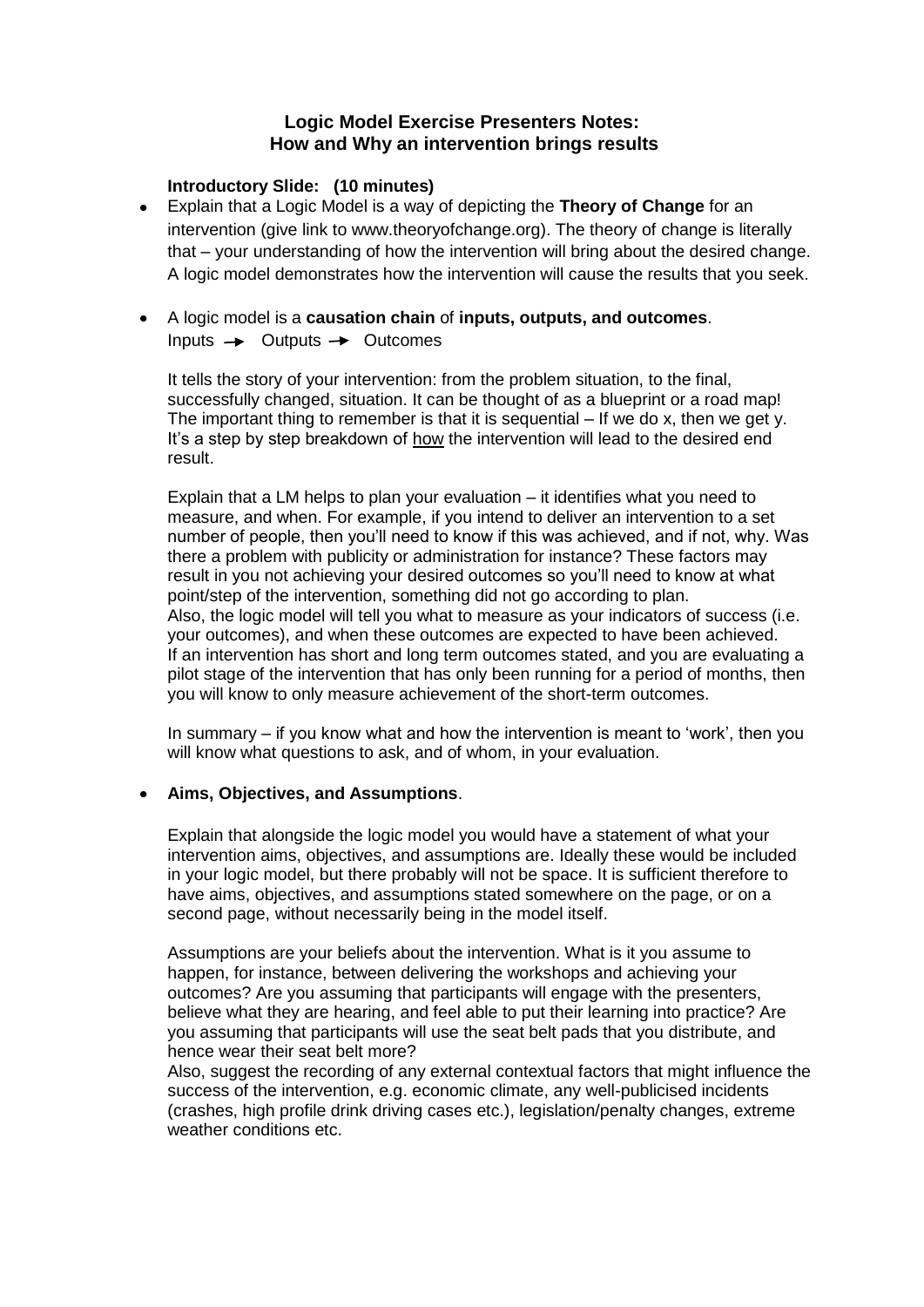• Refer to example Logic Models in their packs – talk about the different ways they can be drawn. No one "right" way but tables and flow charts are the most common. As long as there is a sequential element showing how each step of an intervention leads to the next step. As long as it is logical!

# **ACTIVITIES**

## **1) LM puzzle exercise: (20 minutes)**

Hand out the Older Driver"s intervention Scenario.

Aims, inputs, outputs, and outcomes (ST and LT) from this example are provided on strips of laminated card (these are the pieces of the puzzle). Small groups are asked to blue tack these strips onto a large flip-chart sheet to create a logic model for the intervention. They have to identify which pieces are the aims, inputs, outputs and outcomes, and draw the appropriate columns on the sheet to put them under. Blank pieces of Post-it notes are also provided if the groups want to add their own pieces to any part of the puzzle. They can also use the blanks to record any assumptions or external contextual factors for the intervention.

Facilitators to circulate and give help where needed. Facilitators are looking for a sequential/logical flow of inputs, outputs and outcomes. Check that short term outcomes come before the long term ones, and that the long term outcomes match the aims.

Ask the groups if they feel this helps them identify exactly what it is that an intervention is expected to do. Point out that it helps pinpoint what they need to measure in an evaluation.

**ONLY** ask the groups to present their LM to the whole group if there is not time to do the second exercise.

## **To Look For:**

- Long term outcomes should match up to the aims
- The groups should also have a go at identifying external/contextual factors which could affect the success of the intervention. Examples would be: health issues, e.g. swine flu, high profile accidents involving older drivers, economic situation, or other road safety interventions being conducted at the same time.
- $\bullet$ They should also be encouraged to think about assumptions – what are the unstated assumptions they have – their beliefs about the intervention. The obvious one is that older drivers will feel that this intervention "is for them": that it will appeal to them and that they feel there is a need for them to attend. Also there"s an assumption that 55 to say 65 year olds, will attend an event publicised as being for "older drivers"

# **2) Second Exercise: (15 minutes)**

Develop logic models for their own intervention.

Groups will need another sheet of flip chart paper, and Post-it notes to write on. One person is asked to describe their intervention to their group, and their group act as critical friend to help them construct their own logic model, with aims, inputs, outputs, and outcomes. Thinking always about "If x, Then y". Facilitators circulate and give help as before.

Some of the groups (no. of depends on time) feed their logic models back to the whole group, with everyone encouraged to comment and make suggestions.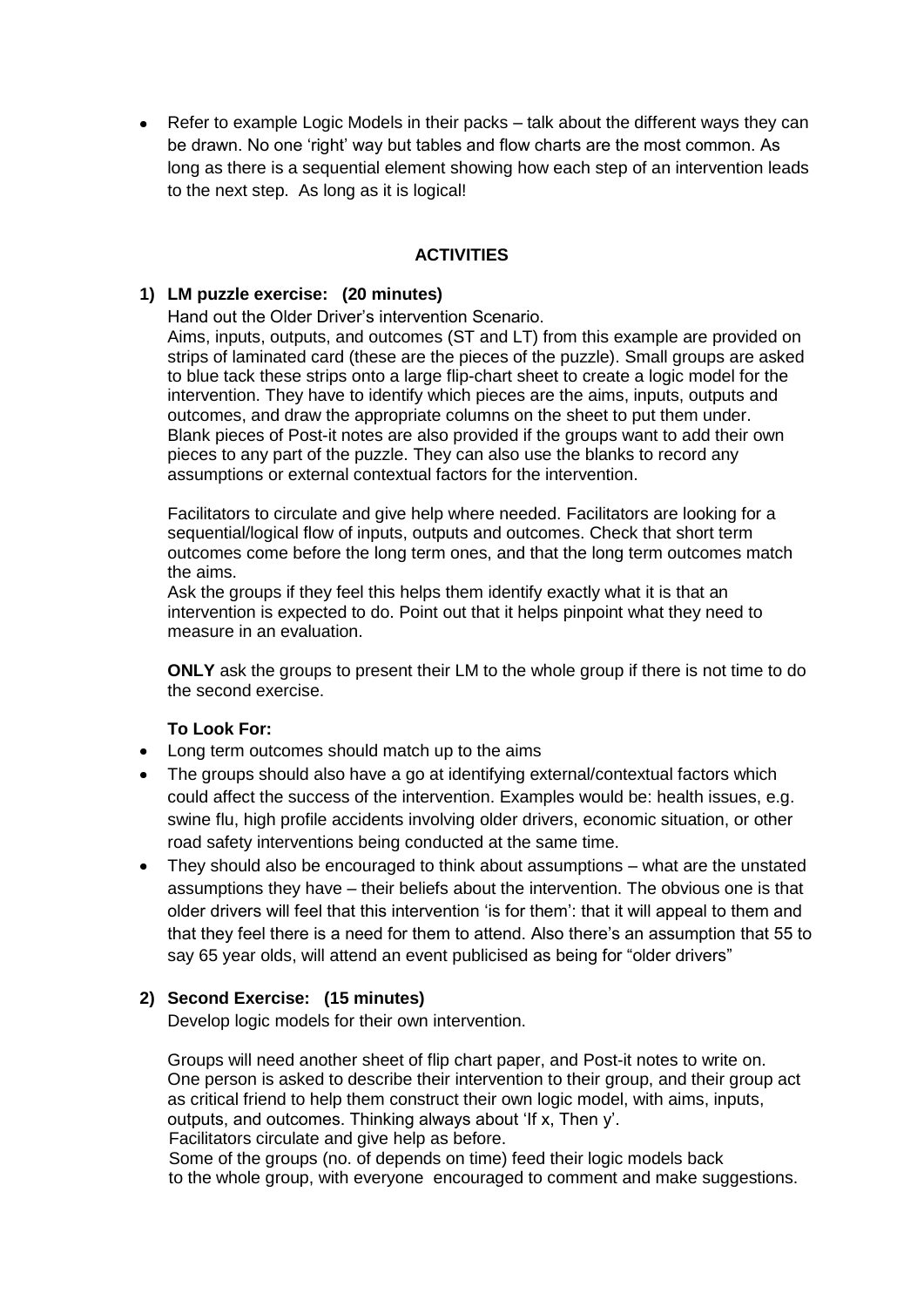- **Again, look for long term outcomes matching their aims. Make sure that what they are measuring, e.g. attitudes, matches what they intended to change.**
- **Make sure that KSI reductions are not given as long term outcomes, unless there is a specific good reason to, e.g. a very large scale or National programme of work**
- **Encourage them to think of the immediate results from their intervention (short-term outcomes) that will result, in time, in their long term outcomes (i.e. achievement of their aims).**